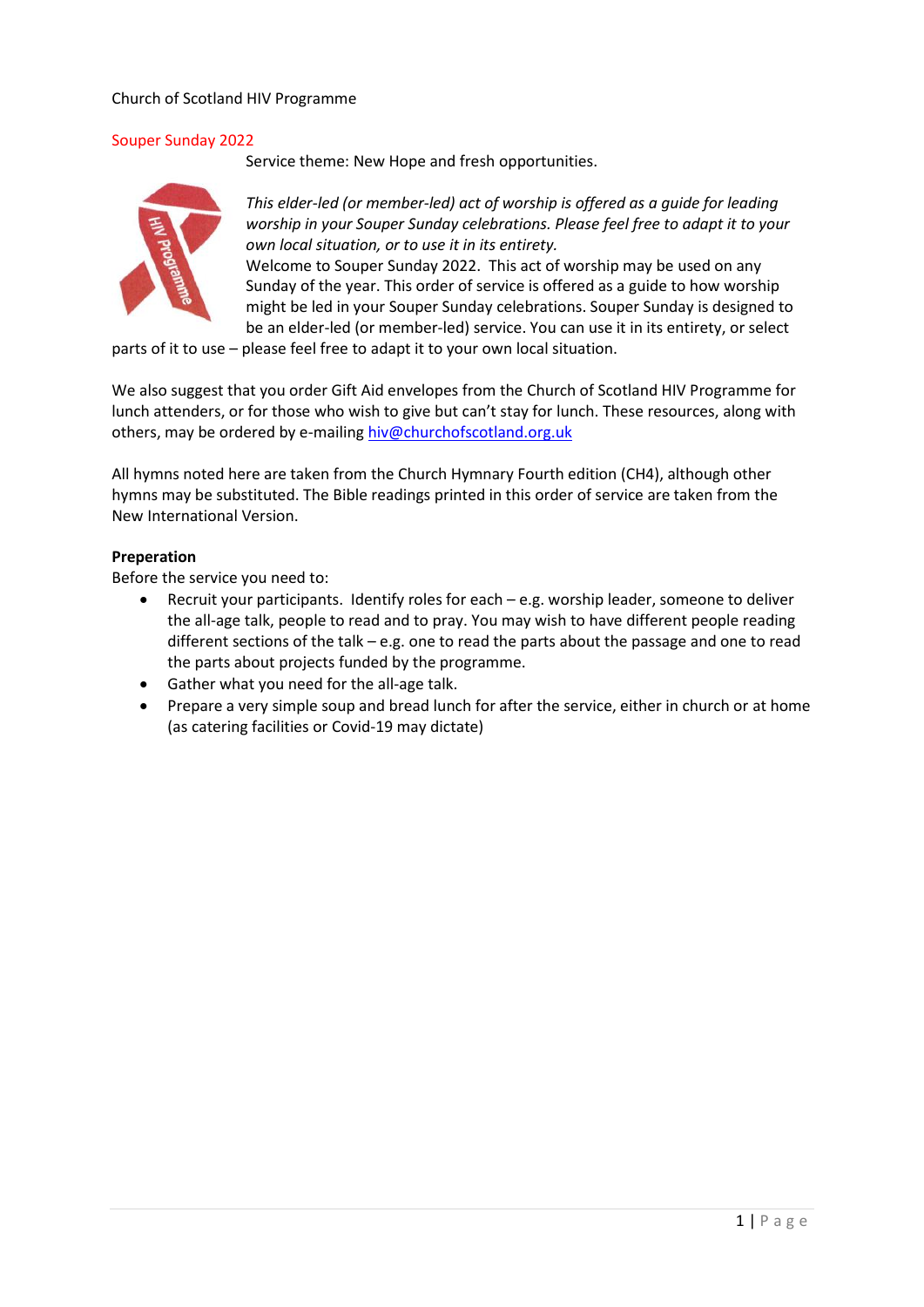# **Order of Service**

*The participants leading the service enter and sit in the chancel.*

#### **Worship leader:**

May the Grace of the Lord Jesus Christ be with us all.

Good morning!

*Worship leader gives welcome and intimations, ending with:*

Today in Church we are celebrating "Souper Sunday", when the Church of Scotland invites congregations to set aside a Sunday morning service to think about HIV in our world, and to remember in our worship and our prayers those people and communities whose lives have been affected by this virus.

This year, Souper Sunday's theme is "New Hope and Fresh Opportunities".

Because social gatherings have been hit hard by the current pandemic, the Church of Scotland HIV Programme is aware that a soup-and-bread lunch may not be appropriate at this time. However, please feel free to make a donation towards the important work being done by the Programme, both here in our own country and around the world. Information can be found on the Church of Scotland website.

And now, let us take a moment of silence as we prepare to worship almighty God.

#### *[A FEW SECONDS OF SILENCE]*

*Sing praises to God, sing praises; sing praises to our King, sing praises. For God is the king of all the earth [Psalm 47: 6-7a]*

Let us worship God as we sing to his praise, **HYMN 172**: *Sing for God's glory that colours the dawn of creation.*

*[ALL SING]*

**Speaker A:** Please be seated.

The psalmist writes:

*"In you, O Lord, I take refuge; let me never be put to shame. In your righteousness deliver me and rescue me; incline your ear to me and save me. [Psalm 71: 1-2]*

#### **Let us pray:**

Loving God, we thank you for all your gifts, and especially for your love shown to all humankind through Jesus Christ, your Son. We thank you for your constant compassion, for your caring, guiding, protecting and forgiving. We thank you for loving all of us, despite our lack of love for you and our failure to love our neighbours.

Loving God, forgive us our feeble faith, our willingness to exclude people from our circles of concern through prejudice, self-centredness or lack of understanding. Forgive us for failing to respond appropriately to the concerns of people who are marginalised in life.

Loving God, as we rejoice in your love for all, and appreciate the transforming power of your pardon, we ask you to help us recognize our responsibility towards you and the world you have given us. Encourage us to learn from Jesus as we try to live and love like him.

And now we join together in the words of the prayer which Jesus taught, saying: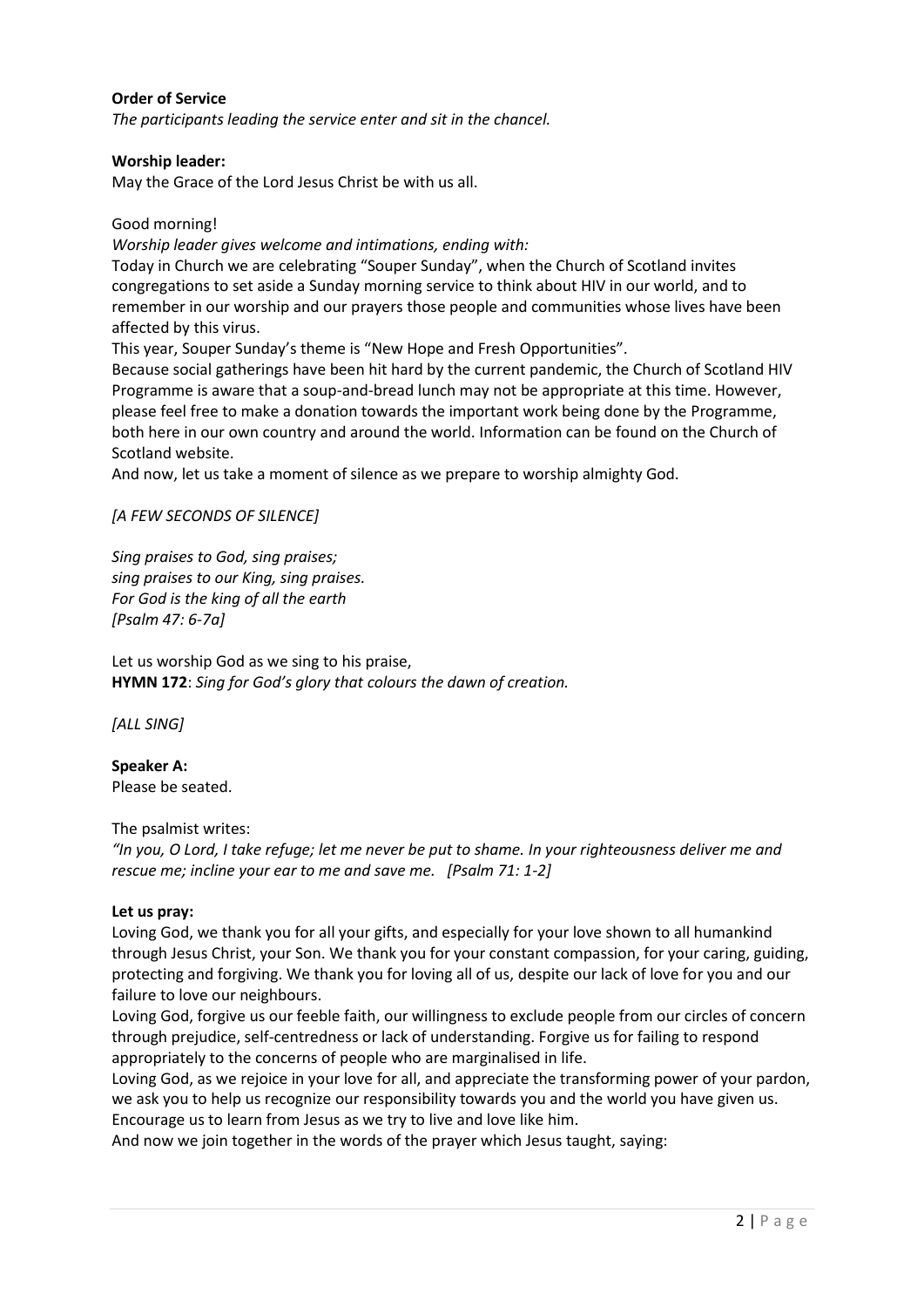# **All:**

*Our Father, who art in heaven, hallowed be thy name. Thy kingdom come. Thy will be done, on earth as it is in heaven. Give us this day our daily bread. And forgive us our debts, as we forgive our debtors. And lead us not into temptation, but deliver us from evil. For thine is the kingdom, the power, and the glory, for ever. AMEN.*

## *Speaker B:*

*All-age talk: "Do not be afraid – I am with you!"*

Here's a question for everyone: Just what is God like? Is God young, or old? Is God stern, or kind? Is God a long way off, or very close? What do you think? What is God like? Let's get some ideas …

## *[Ideas hopefully flood in!]*

We'll come back to that in just a moment, but first, a very famous story.

I don't know if you've read the Narnia books of C.S. Lewis. Or maybe you've seen the films about that cold, wintry land of Narnia, which was ruled by a cruel witch. At the beginning of the most famous Narnia story, a girl called Lucy hides in a wardrobe on a warm summer's day. She goes all the way through this wardrobe, and soon Lucy comes out the other side, finding herself transported into the snow and ice of Narnia. Before long she meets a talking faun, named Tumnus, who tells her that Narnia has become a terrible place because of the witch: "It's she that makes it always winter," he tells Lucy. "Always winter and never Christmas; think of that!"

Always winter and never Christmas. Sometimes that's how we can feel too, especially in difficult times such as these. And sometimes in life, we might even feel as though we are far away from the warmth of God's love.

### *[SHOW CONGREGATION A PAIR OF BINOCULARS]*

I've brought a pair of binoculars with me today. And if I look through the big end of the binoculars, everything looks to me like it's miles and miles away. That's sometimes how we feel we are with God. When things are going badly in our lives, and things get hard for us, that can be when we feel as though God has to be a long, long way off from us.

But here's something to remember: if I turn my binoculars the right way round, suddenly the binoculars work as they should and everything comes very, very close. Get things right and it's fine. Sometimes it certainly seems like God is a long way off. Yet the truth is that God is not far away at all. He's really, really close, even when times are hard for us.

Someone named Isaiah gives us a message of hope in the Bible. It's a message of hope for all those times of our life when it feels like it's always winter and never Christmas. Isaiah tells the people that God is someone who comes close to us: "Do not be afraid – I will save you. I have called you by name – you are mine. … Do not be afraid – I am with you!"

As Christians, we know that there is more to winter than just the cold and the dark. We know the light and the joy that are brought into the world with the arrival of Jesus Christ. And that means that even in the darkest, dreariest, dankest days, when the wind howls through us and our noses turn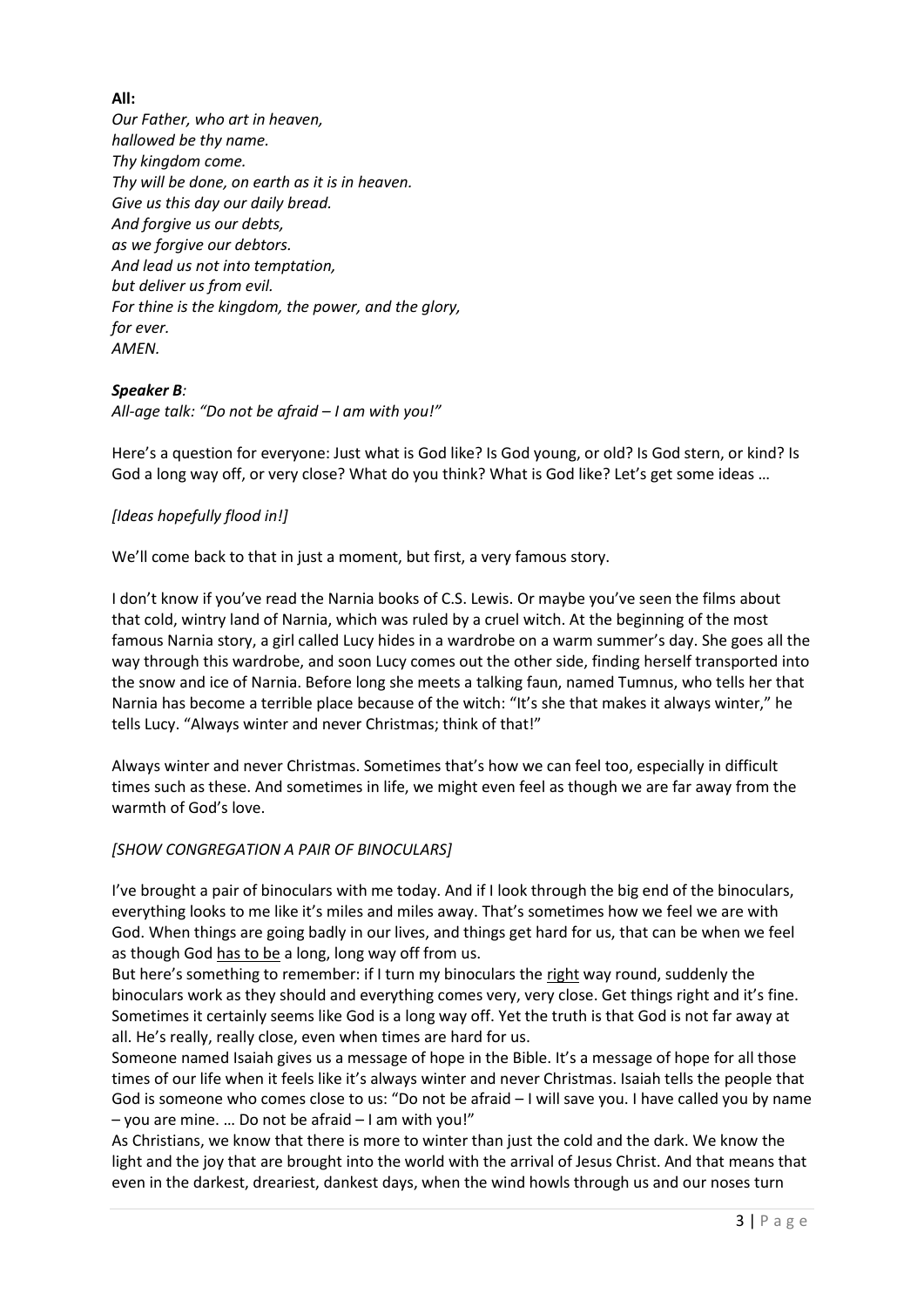blue – even on these days, we can have the warmth of God's love in our lives. God, who is with us in Jesus.

So let's do our very best to remember that God offers his love and his peace and his joy to everyone, always:

"Do not be afraid – I am with you!"

### **Let us pray:**

God, whose love encircles all the world,

We thank you that in your Son you show us how to live our lives. Help us to be open to your love, and lead us in all that we think, in all that we say, in all that we do, so that we might show other people the love that we have within us – love which comes from you and which is big enough to cover all the world.

In Jesus' Name we pray. AMEN.

### **Reader:**

Our reading this morning is taken from the New Testament and the Second Letter to the Corinthians chapter 4 reading from verse 1 to verse 15:

*Therefore, since it is by God's mercy that we are engaged in this ministry, we do not lose heart. We have renounced the shameful things that one hides; we refuse to practise cunning or to falsify God's word; but by the open statement of the truth we commend ourselves to the conscience of everyone in the sight of God. And even if our gospel is veiled, it is veiled to those who are perishing. In their case the god of this world has blinded the minds of the unbelievers, to keep them from seeing the light of the gospel of the glory of Christ, who is the image of God. For we do not proclaim ourselves; we proclaim Jesus Christ as Lord and ourselves as your slaves for Jesus' sake. For it is the God who said, 'Let light shine out of darkness', who has shone in our hearts to give the light of the knowledge of the glory of God in the face of Jesus Christ.*

*But we have this treasure in clay jars, so that it may be made clear that this extraordinary power belongs to God and does not come from us. We are afflicted in every way, but not crushed; perplexed, but not driven to despair; persecuted, but not forsaken; struck down, but not destroyed; always carrying in the body the death of Jesus, so that the life of Jesus may also be made visible in our bodies. For while we live, we are always being given up to death for Jesus' sake, so that the life of Jesus may be made visible in our mortal flesh. So death is at work in us, but life in you. But just as we have the same spirit of faith that is in accordance with scripture—'I believed, and so I spoke'—we also believe, and so we speak, because we know that the one who raised the Lord Jesus will raise us also with Jesus, and will bring us with you into his presence. Yes, everything is for your sake, so that grace, as it extends to more and more people, may increase thanksgiving, to the glory of God. Amen.*

### **Speaker C:**

The experience of the Christian is one which is lived out with one foot placed in "now" and the other stepping on towards "eternity". With the eyes of faith looking towards Scripture's promises we find that our own frailties can never be the entire story. Yes, we might suffer exactly the same aches and pains as anyone else. We might be laid low with illness just like our neighbours. And we will probably find ourselves needing hospital treatment or social care of one sort or another as the years go by. Yet, our human state is in no way a reason for dismay, for we find our hope rooted in God who was and is and always will be the Rock of Ages, spanning all of time … and beyond.

The message of the Christian faith down across the ages is one of divine love being made visible – made real – in the lives of the faithful. Just as Christ was made Incarnate through his human birth in Bethlehem, so too God works through his Church and its all-too-human members in our own day. And so, generation by generation, the Church of Christ moves ever onward. As self-effacing Presbyterians, we might not warm to the idea of God working with us (who, us???) in the divine mission to change the world. But here is the reality of our calling, as found in the words of Paul to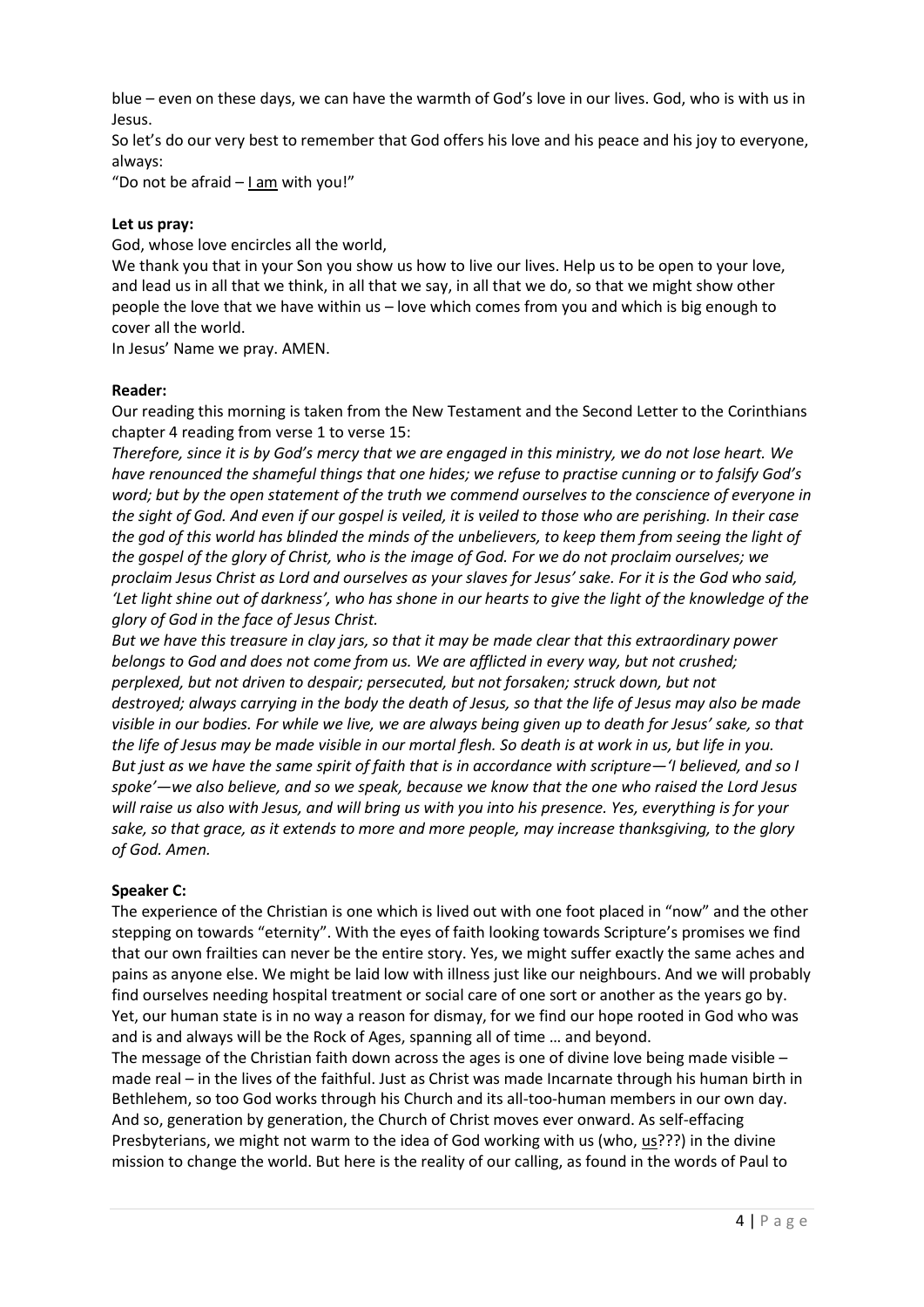### the Church in Corinth:

*"… since it is by God's mercy that we are engaged in this ministry, we do not lose heart."*

God's guiding of our lives makes it possible – indeed, necessary – for us to play our part in God's work. Imagine what this means both for us and for those around us, whether near or far. In the company of God, our lives can become heavenly beacons of hope in a world which so often seems to find itself mired in shadow. As Christ-followers, it is our role to wait for the Holy Spirit to show us how we should live, where we should go, how we should step out in the light of the Gospel of love.

"Hang on," you might say. "Just hang on just a minute. I have all the same limitations and failings as the next person. So how could it possibly be that the God of all time and eternity could use me in big, inspiring, world-changing ways? I'm so insignificant!"

Now perhaps that is sounding altogether more like the Presbyterian mindset with which we are so deeply familiar. We are just not up to the job. Or that is how we so often feel.

Let's go back to our reading and to its writer, the apostle Paul. He has seen a lot of life and has suffered in many ways throughout his energetic and often dramatic ministry. Opposition and oppression, arrest and punishment, illness and shipwreck – Paul has seen it all. He knows better than most that human beings have human frailties, and he acknowledges what it means to live our lives in full view of our stark, unavoidable limitations.

He speaks about "treasure in clay pots", pointing to the fact that the Good News of Christ is carried in the life and in the living of each believer. Like a clay pot, each one of us is anything but durable, and we know that we are all too likely to crumple on impact. Still, into our brittle, fragile beings God places the gift not only of life but of new life in Christ. Surely God could have found a bearer of faith more fit for purpose, more resilient to knocks and bumps. Of course he could! But God chooses us to be the ones who will carry Christ's love across our neighbourhood and far round the globe. Not them ... but us.

With a lifespan of no more than a few score years at most, each one of us will come and go in next to no time, but while we are here and while we have life within us, we can live that life – as we should live that life – appreciating the treasure that has been lovingly bestowed, more glittering than gold, more sparkling than diamond: God's gracious presence in us.

Seen in that light, the relationship between God and the Church's members takes on a remarkable new appearance. Not through our feeble abilities, but through the eternal grace of God, great things can happen. As if to keep the real message firmly in mind, Paul himself tells those Christians of Corinth: "… this extraordinary power belongs to God and does not come from us."

If, then, God's Spirit brings new-found strength to our perishable "clay pots", should we not seek to pass on that same strength to others? Should we not encourage resilience-building in those who are weighed down in their own lives, equipping those who are struggling with strength to meet each day? This is very much on the mind of the Church of Scotland HIV Programme as it works with partner denominations all around the world. One of the biggest challenges in this whole field has been identified as the need to equip young people with the health education that they simply must have if they are to understand how the HIV virus works and if they are to overcome the dangers which it can pose. Tragically, many young people contract HIV because they cannot grasp the risks that may be surrounding them in their everyday living. But money from Church of Scotland members is making a difference all round the world: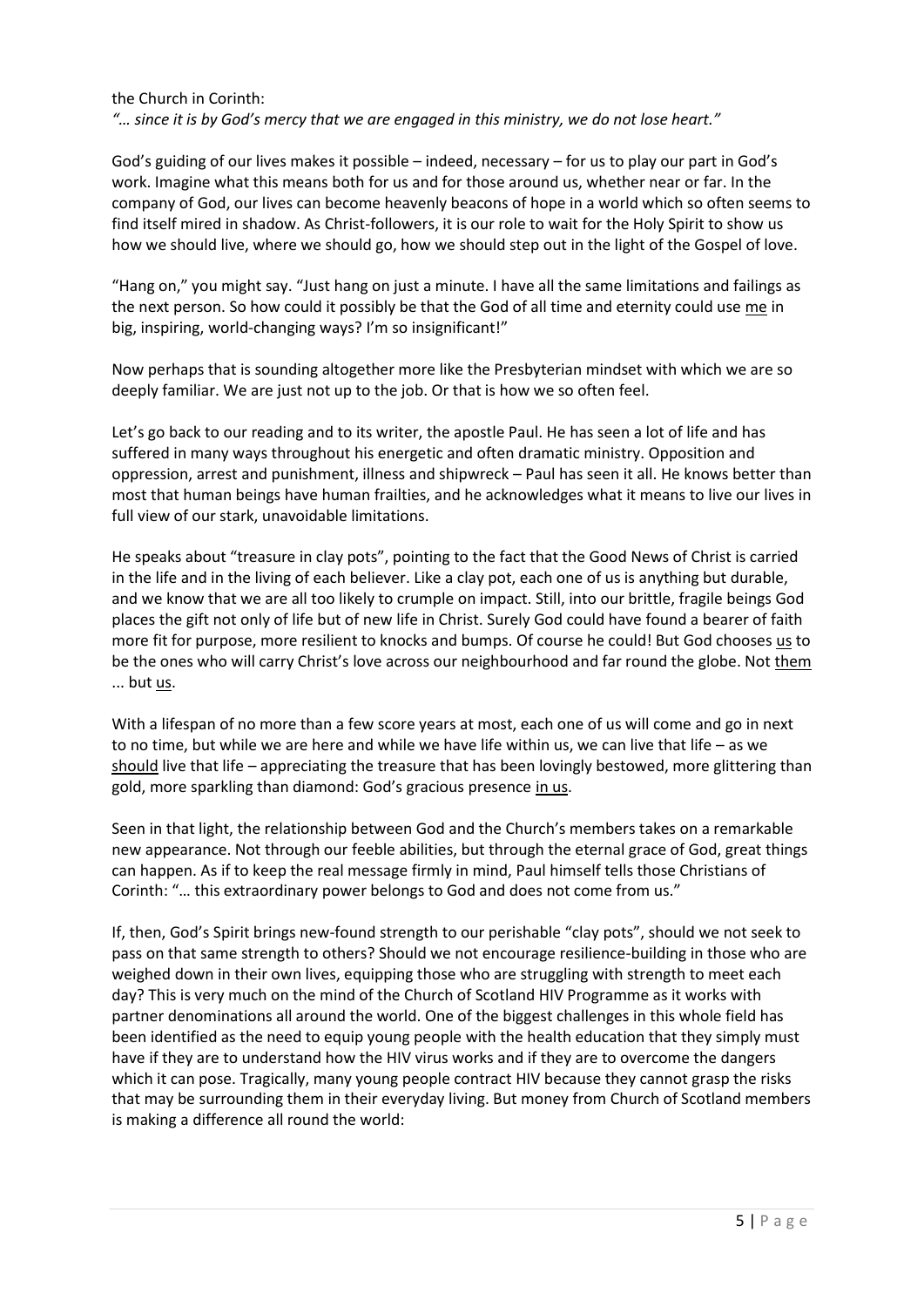Caribbean: The "Campaign for Life Project" in Cuba is working to build a space where people living with HIV will feel welcomed. Workshops on HIV topics will be on offer, along with a variety of healthrelated resources.

Middle East: A project in Egypt is aimed at awareness-raising on Hepatitis C and HIV. Organisers plan to reach out to the community to educate people in the reality of blood-transmitted diseases and to change negative attitudes and stigma within the community.

Africa: Nine denominations spread across all ten provinces of Zambia are working ecumenically as they plan to empower women and children through capacity development, sustainable care, support and prevention. In addition, educational opportunities will be made available through the scheme.

Asia: The Church of Christ in Thailand operates an emergency shelter providing holistic care for those who are temporarily homeless or who need to be near medical services. It also provides respite care and training for income-generation projects.

We are only clay pots, but within us is a power that is not our own. Through God working in and through his Church, Good News is sent out in the most practical of ways for the building up of those who are downtrodden. The Church of Scotland HIV Programme can point to so many examples of lives being turned around by the committed Christian care of partner projects which gain so much by our support, whether through prayer or donation. This work builds resilience and offers bright hope to so many people.

On this Souper Sunday, don't just spare a thought for those whose lives have been dragged down by the ill health, the private isolation and the public stigma which HIV so often brings. Play your part in bringing new hope and fresh opportunities of faith and life to so many people around the world. As Paul wrote to Christians in the midst of challenge:

*We are afflicted in every way, but not crushed; perplexed, but not driven to despair; persecuted, but not forsaken; struck down, but not destroyed; always carrying in the body the death of Jesus, so that the life of Jesus may also be made visible in our bodies.* Amen.

*Worship leader:* And now our Music in Worship. (Or sing another hymn) *[ALL LISTEN TO REFLECTIVE INSTRUMENTAL MUSIC, PERHAPS A SOFT HYMN TUNE]*

*Speaker A:*

Our prayers for a world in which HIV still causes such suffering and stigma. Let us pray:

God of life ... and death … and life restored,

in a world where HIV has caused such suffering and heartache, may your Church raise up hope for those whose lives are in such turmoil:

for those who are ill, may effective treatments be available and affordable;

for those who are stigmatised in their communities, may your peace be known;

for those whose family members have died, may love and care be on hand.

On this day when we recall the fight against this virus, we give thanks for the decades of frontline research which has brought such unimagined progress towards limiting suffering.

Bless the scientists, the medical staff and the policy-makers whose working lives are dedicated to making the world a place where life can be lived positively by people of all ages.

And lastly, we bring before you the partner projects of the Church of Scotland HIV Programme, working in Africa, Asia, the Middle East, the Caribbean and right here in Scotland.